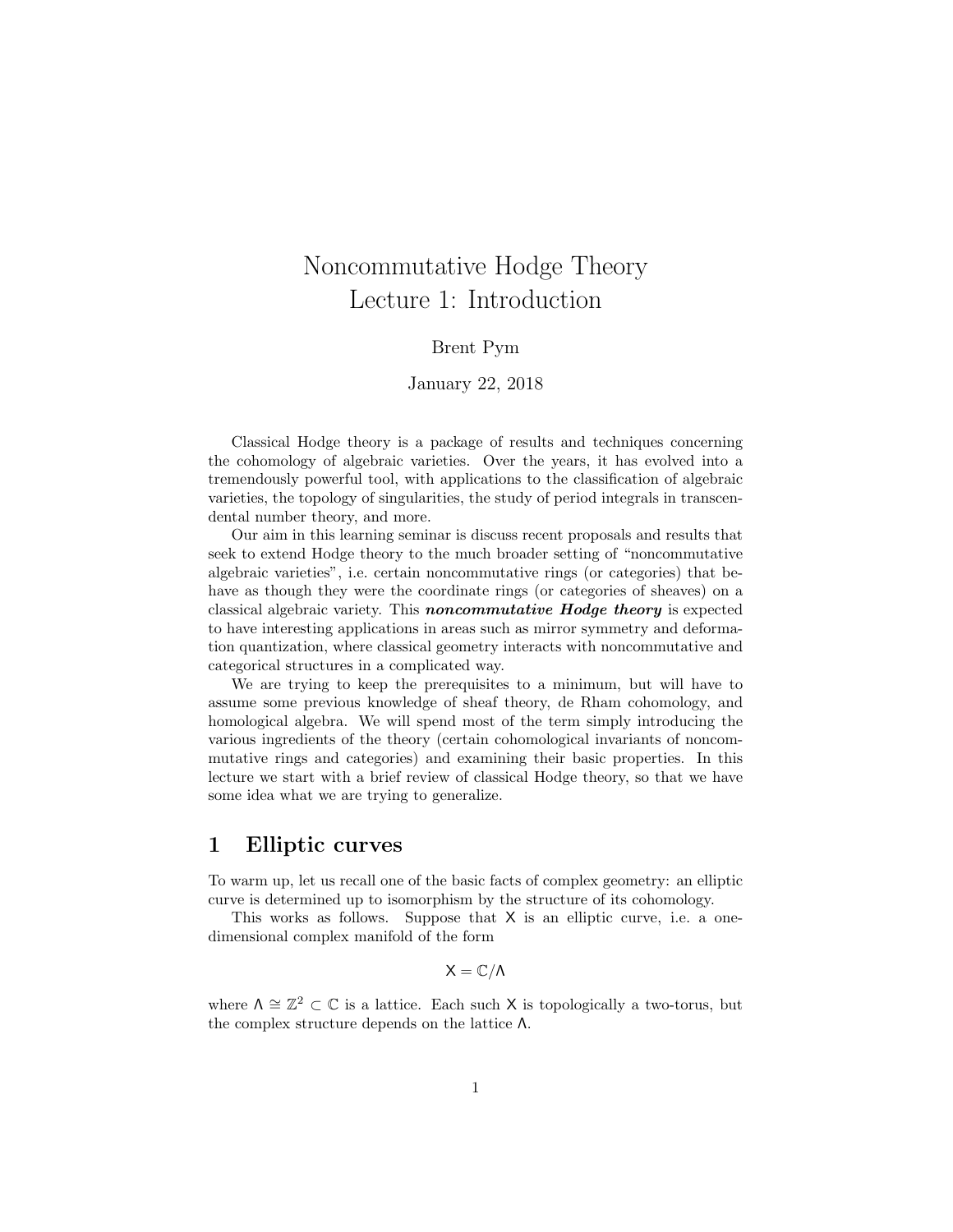

<span id="page-1-0"></span>Figure 1: A lattice  $\Lambda \subset \mathbb{C}$  with basis  $l_1, l_2$  and fundamental domain U. The curves  $\gamma_1, \gamma_2$  form a basis for the first homology of the elliptic curve  $X = \mathbb{C}/\Lambda$ .

If z denotes the standard coordinate function on  $\mathbb{C}$ , then the one-form dz on  $\mathbb C$  is invariant under translations, and hence it descends to a global holomorphic one-form  $\alpha$  on X. We can recover the lattice  $\Lambda \subset \mathbb{C}$ , and hence X itself, by integrating  $\alpha$  over cycles in X. More precisely, suppose that  $l_1, l_2 \in \Lambda \subset \mathbb{C}$ are a basis for  $\Lambda$  as a Z-module, and let  $\gamma_1, \gamma_2 \in H_{\bullet}(\mathsf{X}; \mathbb{Z})$  be the one-cycles corresponding to the straight line paths from the origin each basis vector. We can then recover  $l_1, l_2$  as

$$
l_i = \int_0^{l_i} \mathrm{d}z = \int_{\gamma_i} \alpha
$$

and hence we get the lattice  $\Lambda = \langle l_1, l_2 \rangle$ 

We can phrase this construction more invariantly (i.e. without choosing bases and coordinates) as follows. Since  $\alpha$  non-vanishing, any other holomorphic oneform on X must be given by multiplying  $\alpha$  by a holomorphic function. But X is compact, so such a function is necessarily constant, and we conclude that  $\alpha$ actually gives a basis for the space of holomorphic forms:

$$
\mathsf{H}^0(\mathsf{X},\Omega^1_{\mathsf{X}})=\mathbb{C}\cdot\{\alpha\}
$$

Here  $H^0(X, \Omega^1_X)$  denotes the zeroth cohomology (global sections) of the sheaf of holomorphic one-forms on X. The advantage of this description is that it is intrinsic to X as an abstract complex manifold, whereas the space on the right used a choice of coordinates and an explicit presentation of  $X$  as a quotient  $\mathbb{C}/\Lambda$ .

Since  $\alpha$  is closed, it defines a class in the de Rham cohomology

$$
[\alpha]\in H^1_{\textup{dR}}(X)
$$

The same can be said of its complex conjugate

$$
[\overline{\alpha}]\in H^1_{dR}(X)
$$

We claim that in fact  $[\alpha]$  and  $[\overline{\alpha}]$  give a basis for  $H^1_{dR}(X)$ . More invariantly, we have a canonical decomposition

$$
H^1_{\textup{dR}}(X)\cong H^0(X,\Omega^1_X)\oplus\overline{H^0(X,\Omega^1_X)}=:H^{1,0}(X)\oplus H^{0,1}(X)
$$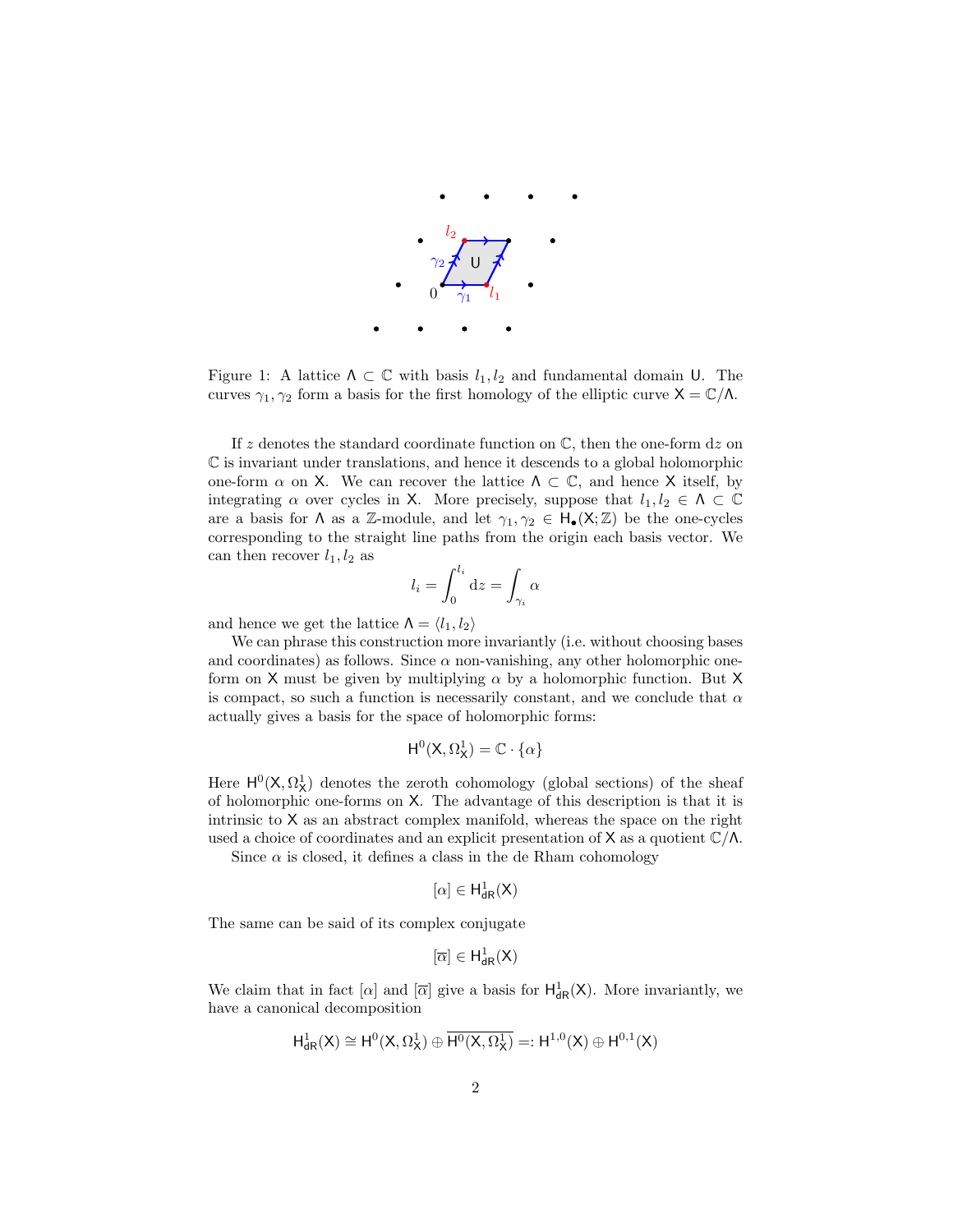To see this, note that  $H^1_{dR}(X)$  is two-dimensional, because X is a two-torus, so it is enough to check that  $\alpha$  and  $\overline{\alpha}$  are linearly independent. But  $\alpha \wedge \overline{\alpha}$  corresponds to the two-form  $dz \wedge d\overline{z} = -2idx \wedge dy$  on  $\mathbb{C}$ , where  $z = x + iy$ . Therefore

$$
\int_{\mathsf{X}} \alpha \wedge \overline{\alpha} = -2i \int_{\mathsf{U}} dx \wedge dy
$$

$$
= -2i \cdot (\text{area of } \mathsf{U})
$$

$$
\neq 0
$$

where  $\mathsf{U} \subset \mathbb{C}$  is a fundamental domain for the lattice  $\Lambda \subset \mathbb{C}$  as shown in [Figure 1.](#page-1-0) Therefore  $\alpha$  and  $\overline{\alpha}$  are linearly independent, as desired.

Finally, we observe that integration gives a pairing

$$
\int: H_1(X;\mathbb{Z})\otimes_\mathbb{Z} H^1_{\textup{dR}}(X)\to \mathbb{C}
$$

By de Rham's theorem this gives a perfect pairing of C-vector spaces

$$
H_1(X;\mathbb{C})\otimes_{\mathbb{C}}H^1_{dR}(X)\to \mathbb{C}
$$

where

$$
H_1(X;\mathbb{C}):=H_1(X;\mathbb{Z})\otimes_{\mathbb{Z}}\mathbb{C}.
$$

is the homology with complex coefficients. Put differently, if  $H^1(X;\mathbb{Z})$  denotes the singular cohomology, then we have

$$
H^1(X;\mathbb{Z})\otimes_\mathbb{Z}\mathbb{C}\cong H^1_{dR}(X).
$$

Now by considering the composition

$$
\mathbb{Z}^2\cong H^1(X;\mathbb{Z})^{\textstyle\zeta}\longrightarrow H^1(X;\mathbb{C})\stackrel{\sim}{\longrightarrow} H^1_{dR}(X)\longrightarrow\!\!\!\!\longrightarrow H^{1,0}(X)\cong\mathbb{C}
$$

we get an abstract lattice  $H^1(X;\mathbb{Z}) \hookrightarrow H^{1,0}(X)$  isomorphic to the lattice  $\Lambda \subset \mathbb{C}$ we started with. Hence the quotient  $H^{1,0}(X)/H^{1}(X;\mathbb{Z})$  is an elliptic curve that is isomorphic to X. But here we have only used constructions that are intrinsic to X as a complex manifold—namely the relation between the integral and de Rham cohomologies, and the decomposition of the de Rham cohomology in terms of holomorphic and anti-holomorphic forms.

# 2 Hodge theory for projective manifolds

The sorts of structures we see in the cohomology of an elliptic curve have analogues for an arbitrary complex projective manifold X, i.e.—a complex manifold that can be embedded as closed complex submanifold of some projective space:

 $\mathsf{X} \subset \mathbb{P}^N$ .

In general, the structure of the cohomology is not sufficient to determine X up to isomorphism, but nevertheless it is quite rich and carries a lot of information about X. We recall now the ingredients that define its "Hodge structure".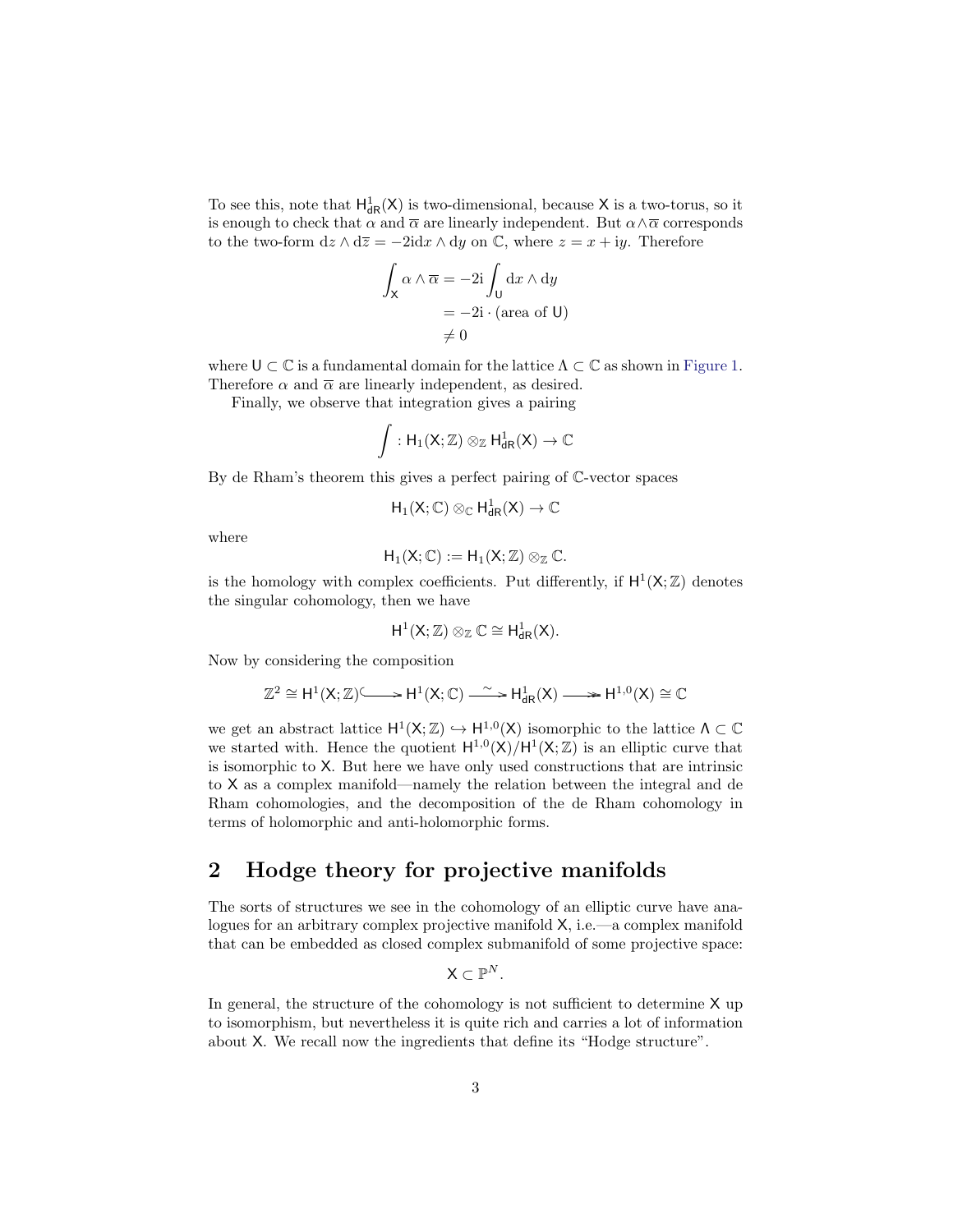#### 2.1 Cohomology groups

We begin by recalling several types of (co)homology that can be attached to a complex manifold X.

**The singular homology**  $H_{\bullet}(X;\mathbb{Z})$ **:** it is defined by building a chain complex whose underlying  $\mathbb{Z}$ -module is freely generated by the set of maps from simplices to X. The singular cohomology  $H^{\bullet}(X;\mathbb{Z})$  is defined using the dual complex. We can also work with C-coefficients instead of Z-coefficients, in which case we have the vector space duality  $H^{\bullet}(X; \mathbb{C}) \cong H_{\bullet}(X; \mathbb{C})^{\vee}$ .

The de Rham cohomology  $H_{dR}^{\bullet}(X)$ : it is defined as the cohomology of the complex  $(A^{\bullet}(X), d)$  of all  $C^{\infty}$  complex-valued differential forms on X, equipped with the de Rham differential  $d : \mathcal{A}^{\bullet}(X) \to \mathcal{A}^{\bullet+1}(X)$ .

The Dolbeault cohomology groups  $H^{p,q}(X)$ : These are defined by decomposing the  $C^{\infty}$  forms into holomorphic and anti-holomorphic pieces, as follows.

We say that a form  $\omega \in \mathcal{A}^{\bullet}(\mathsf{X})$  is of **type**  $(p, q)$  if in any local holomorphic coordinates  $(z_1, \ldots, z_n)$ , we may write  $\omega$  as a sum of terms of the form

$$
g dz_{i_1} \wedge \cdots \wedge dz_{i_p} \wedge d\overline{z}_{j_1} \wedge \cdots \wedge d\overline{z}_{j_q}
$$

where g is an arbitrary smooth function. In other words every term of  $\omega$  has p of the holomorphic forms dz and q of the anti-holomorphic forms  $d\overline{z}$ . We denote by  $\mathcal{A}^{p,q}(X) \subset \mathcal{A}^{p+q}(X)$  the space of  $(p,q)$ -forms. We then have a direct sum decomposition

$$
\mathcal{A}^n(\mathsf{X}) = \bigoplus_{p+q=n} \mathcal{A}^{p,q}(\mathsf{X})
$$

and one can verify that the de Rham differential decomposes as a sum

$$
d = \partial + \overline{\partial}
$$

where  $\partial$  and  $\overline{\partial}$  are the components of  $\partial$  with respect to the two gradings:

$$
\partial: \mathcal{A}^{\bullet,\bullet}(X) \to \mathcal{A}^{\bullet+1,\bullet}(X)
$$

and

$$
\overline{\partial}: \mathcal{A}^{\bullet,\bullet}(X) \to \mathcal{A}^{\bullet,\bullet+1}(X).
$$

The Dolbeault cohomology is then defined by taking the cohomology with respect to ∂:

$$
H^{p,q}(X) = H^q(\mathcal{A}^{p,\bullet}(X), \overline{\partial})
$$

The sheaf cohomology groups  $H^q(X, \Omega_X^p)$ : A p-form  $\omega$  is *holomorphic* if it can be written locally as a sum of terms of the form

$$
g \, \mathrm{d} z_{i_1} \wedge \cdots \wedge \mathrm{d} z_{i_p}
$$

where  $(z_1, \ldots, z_n)$  are local holomorphic coordinates and g is a holomorphic function. These forms give a sheaf  $\Omega_X^p$  on X, and we can take the sheaf cohomology groups  $H^q(X, \Omega_X^{\tilde{p}})$ .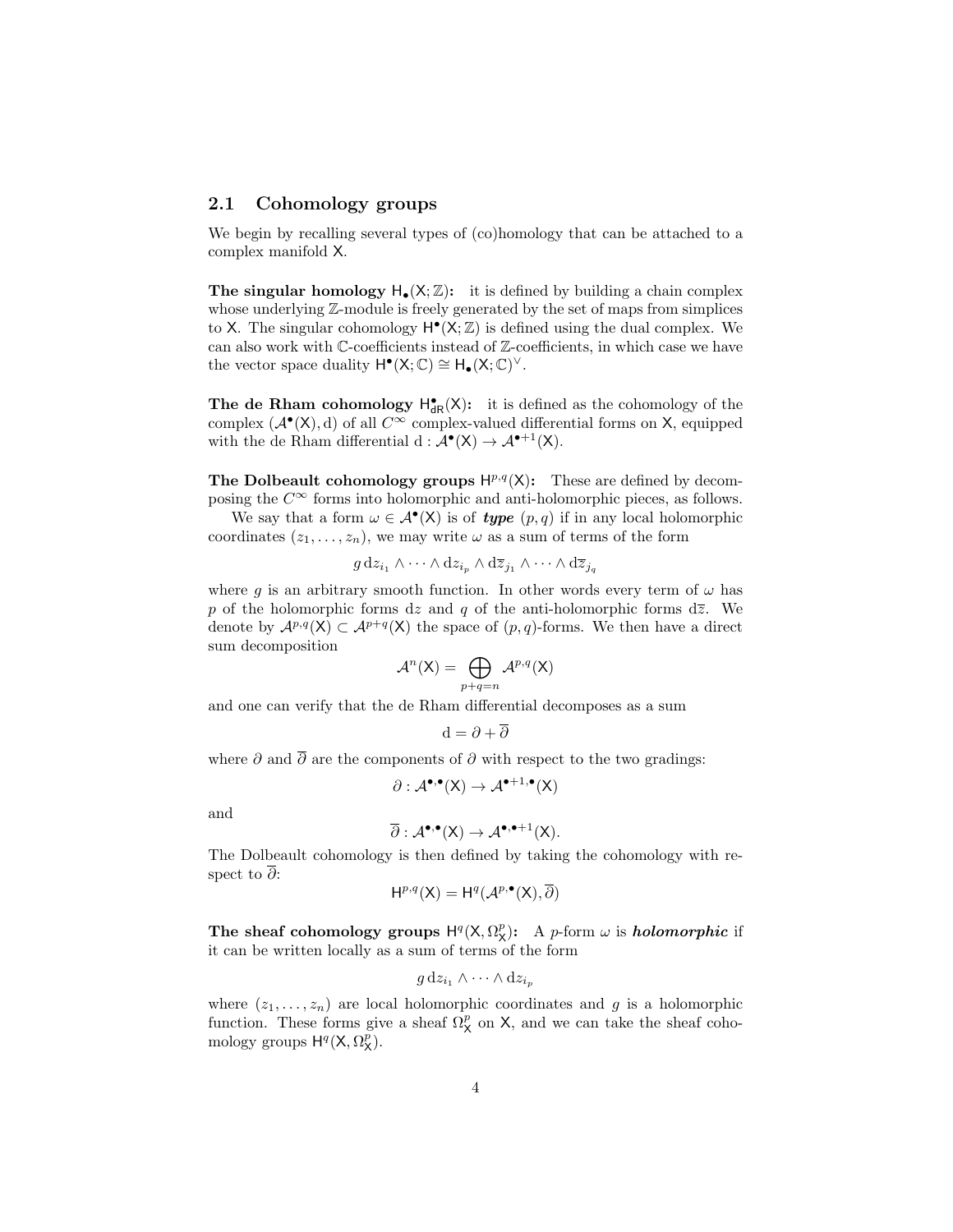#### 2.2 Relations between these cohomology groups

There are many relations between these cohomology groups when X is an arbitrary complex manifold. For instance:

Integral versus complex coefficients: The inclusion  $\mathbb{Z} \hookrightarrow \mathbb{C}$  induces an isomorphism

$$
H^{\bullet}(X; \mathbb{C}) \cong H^{\bullet}(X; \mathbb{C}) \otimes_{\mathbb{Z}} \mathbb{C}
$$

Thus  $H^{\bullet}(X;\mathbb{Z})$  generates a  $\mathbb{Z}$ -submodule of the complex vector space  $H^{\bullet}(X;\mathbb{C})$ .

The integration pairing: There is a natural pairing

$$
\int: H_{dR}^{\bullet}(X)\otimes H_{\bullet}(X;\mathbb{C})\to \mathbb{C}
$$

defined by integration:

$$
\omega\otimes\Delta\mapsto\int_\Delta\omega
$$

where  $\omega$  is a differential form and  $\Delta$  is a simplex in X. The de Rham theorem states that this pairing is perfect, so that it induces an isomorphism

$$
H^\bullet_{dR}(X)\cong H_\bullet(X;\mathbb{C})^\vee\cong H^\bullet(X;\mathbb{C})
$$

Sheaf versus Dolbeault cohomology: We introduced two types of cohomology groups that depended on a pair  $(p, q)$ : the Dolbeault cohomology  $\mathsf{H}^{p,q}(\mathsf{X})$ and the sheaf cohomology  $H^q(X, \Omega_X^p)$ . In fact, these two spaces are canonically isomorphic:

$$
H^{p,q}(X) \cong H^q(X, \Omega_X^p).
$$

Let us sketch the proof of this **Dolbeault** isomorphism.

The definition of  $(p, q)$ -forms is local, so instead of talking about the vector space of  $\mathcal{A}^{p,q}(X)$  of global  $(p,q)$ -forms we can talk about the sheaf  $\mathcal{A}^{p,q}_X$ . A form

$$
\omega = g(z, \overline{z}) \, \mathrm{d}z_{i_1} \wedge \cdots \wedge \mathrm{d}z_{i_p} \in \mathcal{A}_{\mathsf{X}}^{p,0}
$$

is holomorphic if and only if  $q$  is a holomorphic function. This is equivalent to requiring that  $\overline{\partial}\omega = 0$ , which is a version of the Cauchy–Riemann equations.

Thus the sheaf  $\Omega^p_X$  of holomorphic forms is the kernel

$$
\Omega_{\mathsf{X}}^p = \ker \overline{\partial} : \mathcal{A}_{\mathsf{X}}^{p,0} \to \mathcal{A}_{\mathsf{X}}^{p+1,0}.
$$

A version of the Poincaré lemma for the operator  $\overline{\partial}$  says that the complex  $(\mathcal{A}_{\mathsf{X}}^{p,\bullet}, \overline{\partial})$  of sheaves is exact in positive degrees, i.e. we have a quasi-isomorphism

$$
\Omega^p_{\mathsf{X}} \cong (\mathcal{A}^{p,\bullet}_{\mathsf{X}}, \overline{\partial})
$$

of complexes of sheaves. But  $\mathcal{A}_{\mathsf{X}}^{p,\bullet}$  is the sheaf of sections of a  $C^{\infty}$  vector bundle, and hence it is an acyclic sheaf (i.e. it has no higher sheaf cohomology). We can therefore use the quasi-isomorphism above to compute the sheaf cohomology of  $\Omega_X^{\bullet}$  using the complex of global sections of  $\mathcal{A}_X^{p,\bullet}$ , which is exactly the Dolbeault complex  $(\mathcal{A}^{p,\bullet}(\mathsf{X}), \overline{\partial})$ . This gives the Dolbeault isomorphism.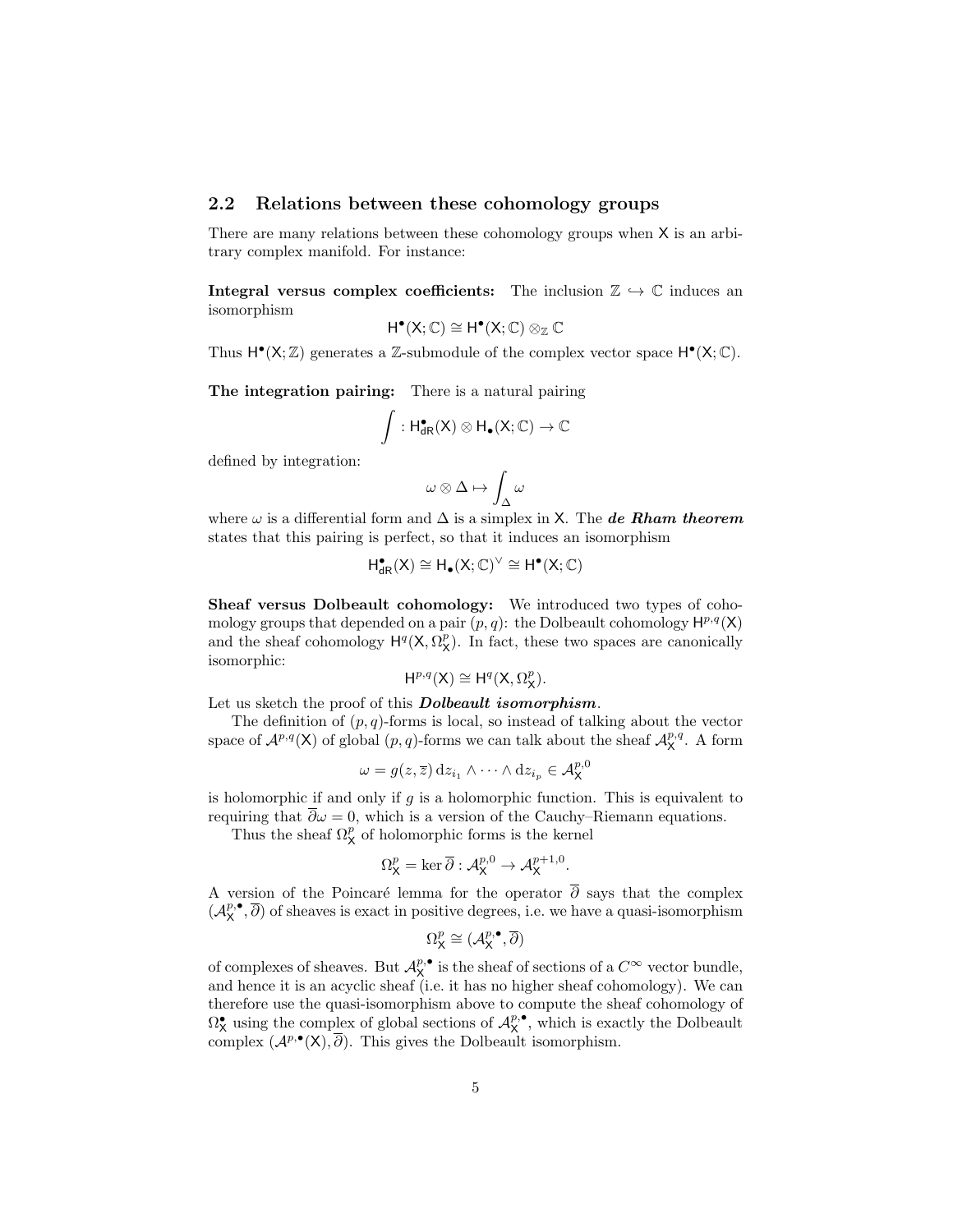#### 2.3 The Hodge decomposition

The definitions and results of the last two section hold for any complex manifold X. But notice that the decomposition we found for an elliptic curve, namely

$$
H^1_{\textup{dR}}(X)\cong H^{1,0}(X)\oplus H^{0,1}(X),
$$

cannot possibly hold for an arbitrary complex manifold X:

*Example* 2.1. If  $X = \mathbb{C}$  is the complex line, then  $H^1_{dR}(X) = 0$ . On the other hand  $H^{1,0}(X)$  is the space of holomorphic one-forms, i.e. forms that can be written  $f dz$  where f is an entire holomorphic function on  $\mathbb{C}$ . Thus  $H^{1,0}(X)$  is infinitedimensional.  $\Box$ 

Note that the non-compactness is playing some role in this example, since the space of holomorphic functions (or forms) on a compact complex manifold is finite-dimensional.

However, there are also examples of compact complex manifolds for which the decomposition fails. Indeed, observe that in order for the inclusion  $\mathcal{A}^{1,0}(X) \rightarrow$  $\mathcal{A}^1(X)$  to induce an inclusion  $H^{1,0}(X) \hookrightarrow H^1_{dR}(X)$ , it is necessary that every holomorphic one-form on X be closed. But this can fail:

Example 2.2. Consider the group of matrices

$$
\mathsf{G} = \left\{ \begin{pmatrix} 1 & z_1 & z_2 \\ 0 & 1 & z_3 \\ 0 & 0 & 1 \end{pmatrix} \middle| z_1, z_2, z_3 \in \mathbb{C} \right\}
$$

and let X be the quotient of G by the subgroup consisting of matrices for which  $z_1, z_2, z_3 \in \mathbb{Z} + i\mathbb{Z} \subset \mathbb{C}$ . Then X is compact, and one can check that  $\alpha =$  $dz_2 - z_3 dz_1$  descends to a holomorphic one-form on X, but clearly  $d\alpha = dz_1 \wedge dz_2$  $dz_3 \neq 0$ . This example was discovered by Kodaira; it is known as the **Iwasawa** manifold.  $\Box$ 

It is a deep theorem that these problems go away for projective manifolds:

**Theorem 2.3** (Hodge decomposition). If  $X$  is a complex projective manifold (or more generally, a compact Kähler manifold), then the decomposition of  $C^{\infty}$ forms  $\mathcal{A}^{\bullet}(\mathsf{X}) = \bigoplus_{p,q \geq 0} \mathcal{A}^{p,q}(\mathsf{X})$  induces a canonical decomposition

$$
H_{\mathrm{dR}}^{\bullet}(X)=\bigoplus_{p,q\geq 0}H^{p,q}(X)
$$

on cohomology. Moreover, complex conjugation gives a canonical isomorphism

$$
H^{q,p}(X) \cong \overline{H^{p,q}(X)}.
$$

The proof is analytic in nature, using the techniques of elliptic PDE theory in an essential way. See, e.g. [\[3\]](#page-9-0) for a detailed proof.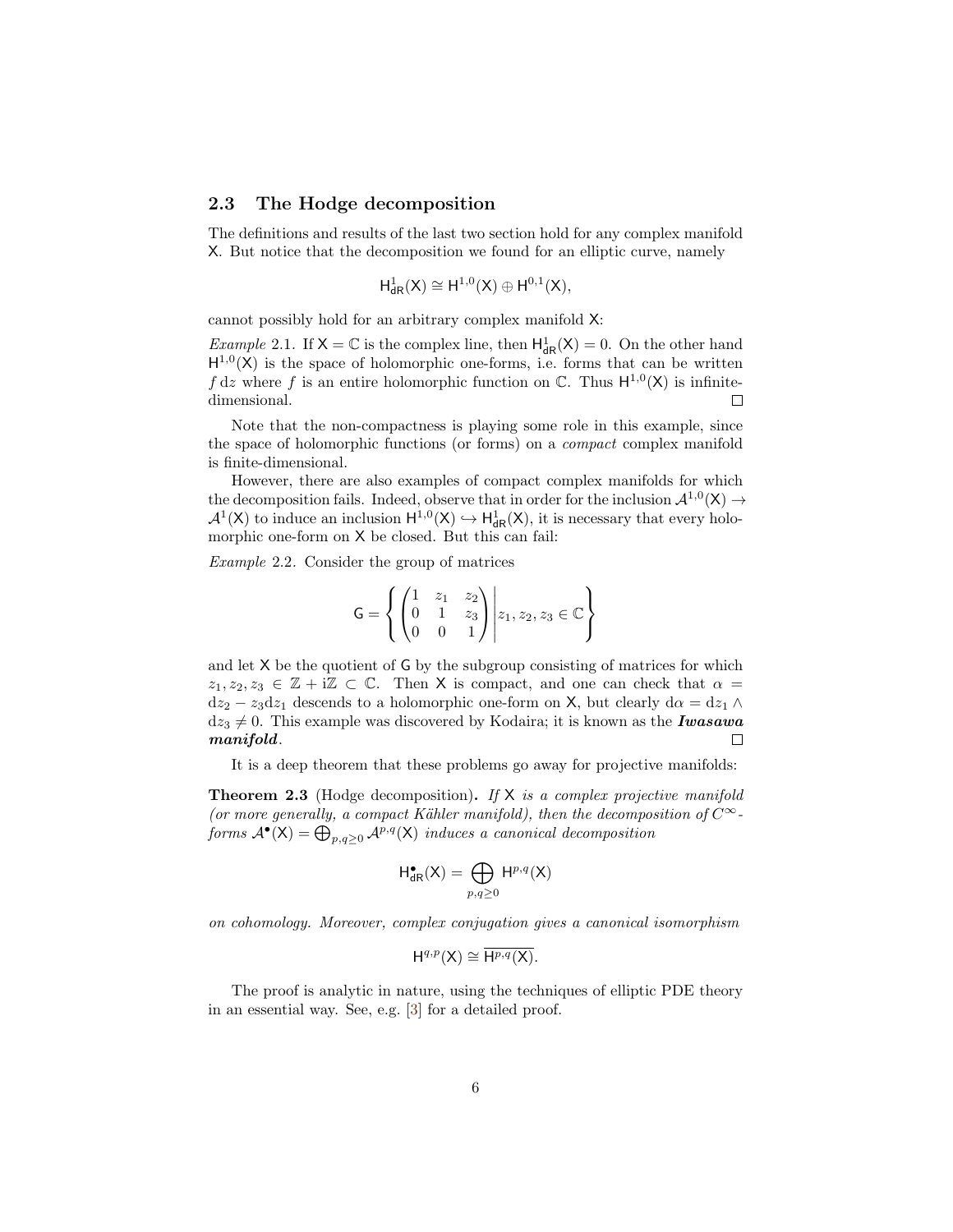#### 2.4 Pure Hodge structures and the Hodge filtration

The properties of the cohomology can be abstracted into the notion of a pure Hodge structure:

<span id="page-6-0"></span>Definition 2.4. A pure Hodge structure of weight n is a Z-module  $H_{\mathbb{Z}}$ whose complexification  $H := H_{\mathbb{Z}} \otimes \mathbb{C}$  is equipped with a decomposition

$$
\mathsf{H} = \bigoplus_{p+q=n} \mathsf{H}^{p,q}
$$

such that  $\overline{H^{p,q}} = H^{q,p}$ .

Thus if X is a smooth projective variety, its nth cohomology defines a pure Hodge structure of weight  $n$  via the isomorphisms

$$
H^n(X;\mathbb{Z})\otimes \mathbb{C}\cong H^n_{\textup{dR}}(X)\cong \bigoplus_{p+q=n} H^{p,q}(X).
$$

Notice that the definition uses complex conjugation in an essential way, so in a sense the decomposition is not "holomorphic". More precisely, if we have a family  $X_b$  of projective manifolds depending homomorphically on a parameter  $b \in \mathsf{B}$ , then the cohomology  $\mathsf{H}_{\mathsf{dR}}^n(\mathsf{X})$  forms a holomorphic vector bundle over the parameter space B, but the summands  $H^{p,q}(X_b) \subset H^n_{dR}(X)$  do not give rise to holomorphic subbundles in general.

This can, in a sense, be remedied by working with filtrations instead of direct sums. Given a pure Hodge structure  $H<sub>Z</sub>$  of weight n, we can define the **Hodge** filtration

$$
H \supset \cdots \supset F^{p-1}H \supset F^pH \supset F^{p+1}H \supset \cdots
$$

where

$$
\mathsf{F}^p \mathsf{H} = \bigoplus_{p'+q=n, p' \geq p} \mathsf{H}^{p',q}
$$

Evidently we can recover the decomposition using complex conjugation, by taking the intersection:

$$
\mathsf{H}^{p,q}=\mathsf{F}^p\mathsf{H}\cap\overline{\mathsf{F}^q\mathsf{H}}
$$

Hence we can define pure Hodge structures using filtrations instead:

Definition 2.5 (Equivalent to [Definition 2.4\)](#page-6-0). A pure Hodge structure of weight n is a Z-module  $H_{\mathbb{Z}}$  whose complexification  $H := H_{\mathbb{Z}} \otimes_{\mathbb{Z}} \mathbb{C}$  is equipped with a decreasing filtration  $\mathsf{F}^\bullet\mathsf{H}$  such that

$$
\mathsf{F}^p \mathsf{H} \cap \overline{\mathsf{F}^q \mathsf{H}} = 0 \quad \text{and} \quad \mathsf{F}^p \mathsf{H} \oplus \overline{\mathsf{F}^q \mathsf{H}} = \mathsf{H}
$$

whenever  $p + q = n + 1$ .

Now if we have a family  $X_b$  depending holomorphically on  $b \in B$ , the subspaces  $F^p H^n_{dR}(X_b) \subset H^n_{dR}(X_b)$  form holomorphic subbundles over B. Moreover, the notion of a Hodge filtration can be extended to the singular, noncompact and noncommutative settings.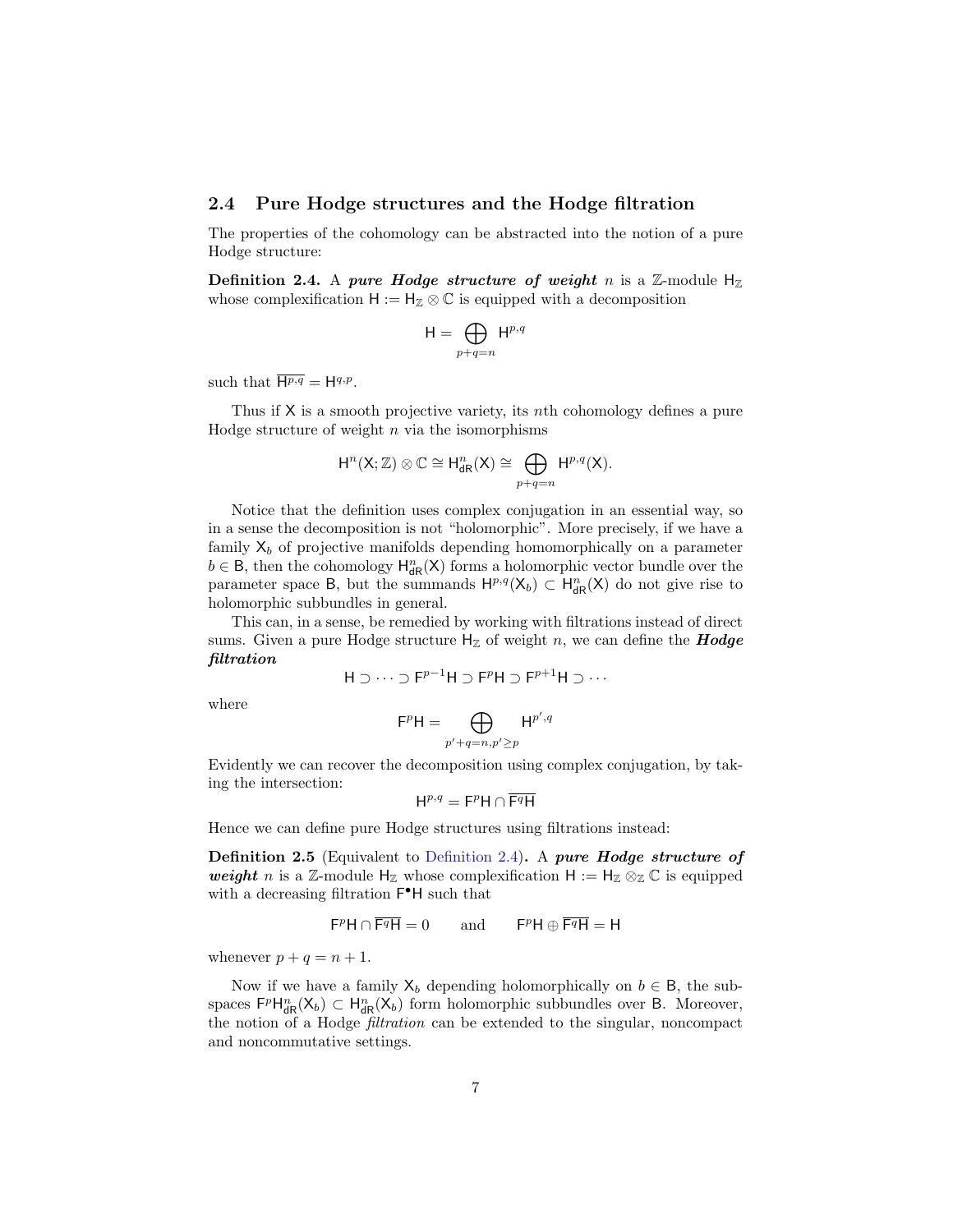#### 2.5 Algebraic construction of the Hodge decomposition

Using filtrations one can give a completely algebraic construction of the Hodge structure. Let us now consider our complex projective manifold X as an algebraic subvariety of  $\mathbb{P}^N$ , equipped with the Zariski topology, and let  $\Omega^\bullet_\mathsf{X}$  be the sheaf of algebraic (rather than holomorphic) differential forms. It carries the usual de Rham differential. A deep result of Grothendieck shows that we can calculate the de Rham cohomology using this purely algebro-geometric complex:

**Theorem 2.6** (Grothendieck's algebraic de Rham theorem [\[4\]](#page-10-0)). Let  $X$  be a smooth algebraic variety over  $\mathbb{C}$ , and let  $X_{an}$  be the corresponding complex manifold. Then the hypercohomology of the complex  $(\Omega_{\mathbf{X}}^{\bullet}, d)$  of sheaves in the Zariski topology computes the usual de Rham cohomology of  $X_{an}$ :

$$
H^{\bullet}(X,(\Omega^{\bullet}_X,\mathrm{d}))\cong H^{\bullet}_{dR}(X_{\text{an}})
$$

Notice that we have a filtration on the algebraic de Rham complex:

$$
\mathsf{F}^p \Omega^{\bullet}_{\mathsf{X}} = \left( 0 \longrightarrow \Omega^p_{\mathsf{X}} \longrightarrow \Omega^{p+1}_{\mathsf{X}} \longrightarrow \cdots \right) \subset \Omega^{\bullet}_{\mathsf{X}}
$$

This filtration induces a spectral sequence for the hypercohomology, with  $E_1$ page

$$
\mathsf{E}^{p,q}_1=\mathsf{H}^q(\mathsf{X},\Omega^p_{\mathsf{X}}) \implies \mathsf{H}^{p+q}_{\mathrm{dR}}(\mathsf{X})
$$

This spectral sequence is known as the **Hodge–de Rham spectral sequence**.

The following result can be deduced from the original Hodge decomposition for complex manifolds, but a purely algebraic proof is also possible using positive characteristic techniques, as established by Faltings [\[2\]](#page-9-1) and Deligne–Illusie [\[1\]](#page-9-2):

<span id="page-7-0"></span>**Theorem 2.7.** If  $X$  is a smooth and proper algebraic variety over a field of characteristic zero, then its Hodge–de Rham spectral sequence degenerates at the  $E_1$  page.

Recall that the degeneration of the spectral sequence at  $E_1$  means that for each *n* we have a natural filtration  $\mathsf{F}^{\bullet}H_{\mathsf{dR}}^n(X)$  whose associated graded is the direct sum  $\bigoplus_{p+q=n} H^q(X, \Omega_X^p)$ . Thus there exists an isomorphism

$$
\textup{H}_{\textup{dR}}^{\bullet}(X)\cong \bigoplus_{p,q}\textup{H}^q(X,\Omega_X^p)
$$

but from this the statement of [Theorem 2.7](#page-7-0) it is not obvious that the decomposition is canonical.

# 3 Noncommutative Hodge structures

Associated to an algebraic variety X are various algebraic structures, such as the ring  $\mathcal{O}(X)$  of functions, or the category  $\mathsf{QCoh}(X)$  of quasi-coherent sheaves. The point of algebraic geometry is that we can study the geometry of X using the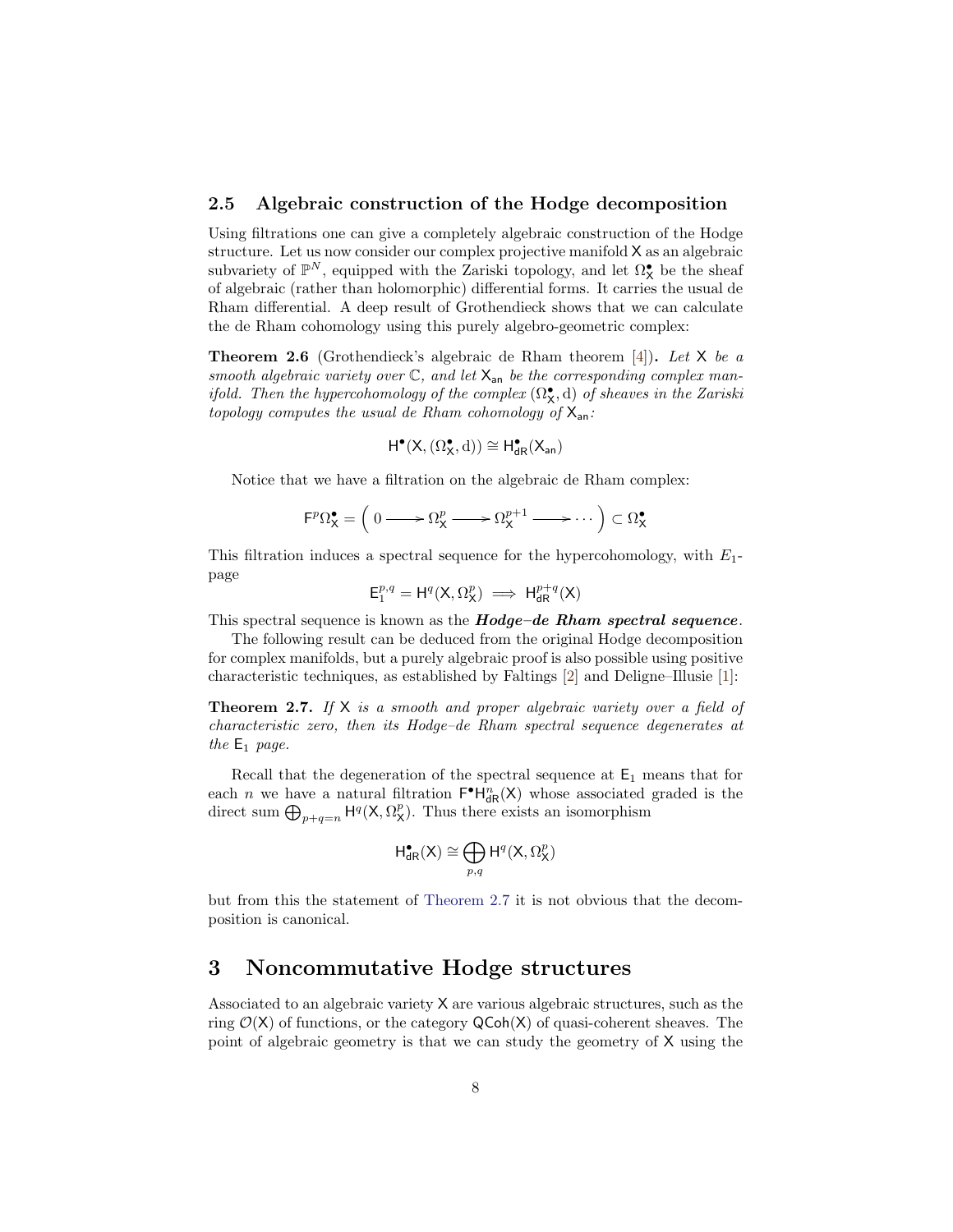algebraic properties of  $\mathcal{O}(X)$  and  $\mathsf{QCoh}(X)$ . In fact, much more is true. When X is affine, we can recover X from its commutative algebra  $\mathcal{O}(X)$  of functions (basically by definition). This fails when X is not affine, as the algebra of global functions is too small, but a deeper result, known as the Gabriel–Rosenberg reconstruction theorem, says that X can always be completely recovered from the abelian category QCoh(X).

The guiding principle of noncommutative algebraic geometry is that we should imagine that an arbitrary associative algebra (or category) is the ring of functions (or category of sheaves) on some fictitious "noncommutative algebraic variety". We can then try to use our intuition and techniques from geometry to get a handle on more abstract algebras and categories.

For instance, we may want to extend the various cohomology theories for varieties that we have been discussing to give invariants of abstract algebras and categories. In other words we seek a commutative diagram



Indeed, it turns out that there is a fairly precise table of analogies:

| Invariant of a variety X                                    | Invariants of a category $\mathcal C$                                                      |
|-------------------------------------------------------------|--------------------------------------------------------------------------------------------|
| Dolbeault cohomology $H^{\bullet,\bullet}(X)$               | Hochschild homology $HH_{\bullet}(\mathcal{C})$                                            |
| de Rham cohomology $H_{dR}^{\bullet}(X)$                    | Periodic cyclic homology $HP_{\bullet}(\mathcal{C})$                                       |
| Hodge filtration $F^{\bullet}H^{\bullet}_{\text{dR}}(X)$    | Noncommutative Hodge filtration $\mathsf{F}^{\bullet}\mathsf{HP}_{\bullet}(\mathcal{C})$   |
| Integral cohomology $H^{\bullet}(X,\mathbb{Z})$             | Topological K-theory $\mathsf{K}^{\bullet}(\mathcal{C})$                                   |
| Lattice $H^{\bullet}(X;\mathbb{Z}) \to H^{\bullet}_{dR}(X)$ | Chern character $\mathsf{K}^{\bullet}(\mathcal{C}) \to \mathsf{HP}_{\bullet}(\mathcal{C})$ |
|                                                             |                                                                                            |
|                                                             |                                                                                            |

The invariants on the right typically have a bit less structure than those on the left. For instance, while de Rham cohomology is Z-graded by the degree of differential forms, periodic cyclic homology only has a  $\mathbb{Z}/2\mathbb{Z}$ -grading, corresponding to the forms of even and odd degree.

The objects on the right are expected to assemble into a "noncommutative Hodge structure", a notion introduced by Katzarkov–Kontsevich–Pantev [\[6\]](#page-10-1). We will spend much of our time in this seminar simply introducing the ingredients on the right hand side of this table, and exploring their basic properties. This will lead naturally to one of the deep results of noncommutative Hodge theory: the noncommutative analogue of the Hodge–de Rham degeneration theorem [\(Theorem 2.7\)](#page-7-0). This was conjectured by Kontsevich–Soibelman [\[7\]](#page-10-2) and proven by Kaledin [\[5\]](#page-10-3). The proof is inspired by Deligne–Illusie's proof in the commutative case, and as such it uses reduction to positive characteristic.

In closing, let us mention a couple of potential applications which have motivated the study of noncommutative Hodge structures: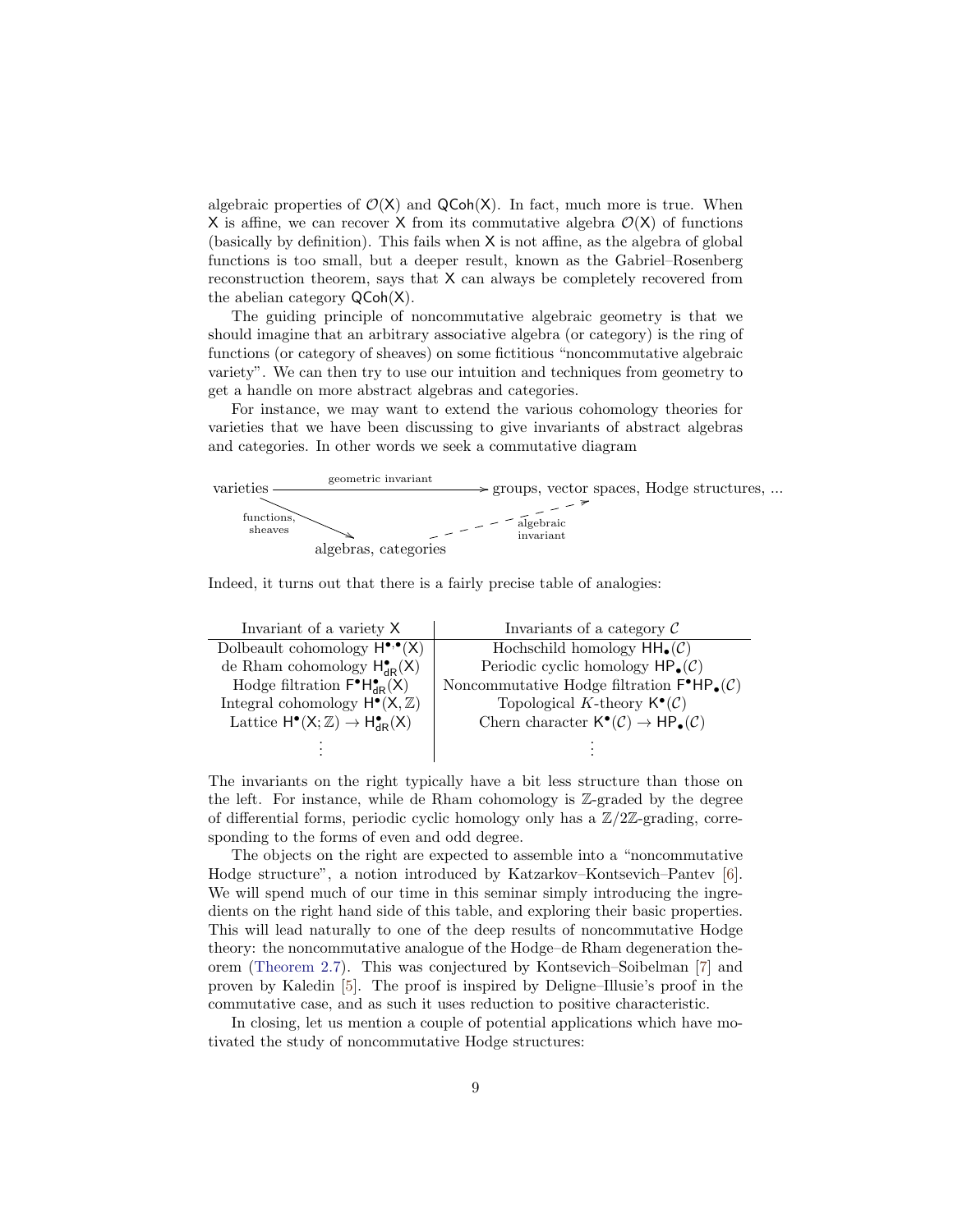Mirror symmetry: String theory predicts the existence of "mirror pairs" of Kähler manifolds  $X$  and  $X'$ , such that the symplectic geometry of  $X$  is "equivalent" to the algebraic geometry of  $X'$ . For instance, the Gromov–Witten invariants that count holomorphic curves in X should be computable from Hodgetheoretic data constructed from  $X'$ . Kontsevich proposed that mirror symmetry can be phrased as an equivalence between two categories: the derived Fukaya category of the symplectic manifold X and the derived category of coherent sheaves of the complex manifold  $X'$ . Then various geometric/numerical consequences predicted by physics can be explained by comparing the Hodge structures of these two isomorphic categories.

Deformation quantization: Deformation quantization is the study of the noncommutative deformations of a classical smooth variety X. In other words, we deform the product on  $\mathcal{O}_{\mathsf{X}}$  to some new product  $\star$ :

$$
f \star g = fg + \hbar B_1(f,g) + \hbar^2 B_2(f,g) + \cdots
$$

where  $\hbar$  is a deformation parameter.

At first order, such a deformation is determined by a geometric object known as a Poisson bracket, and Kontsevich [\[8\]](#page-10-4) proved that there is a canonical way to extend such a first-order deformation to all orders. In fact he gave an explicit formula for a "quantization map"

 ${Poisson manifolds} \rightarrow {noncommutative algebras}$ 

and proved that it gives an equivalence between Poisson brackets and noncommutative deformations at the level of formal derived deformation theory.

In principle, this allows one to study many interesting noncommutative algebras using the purely geometric techniques of Poisson geometry. However, the formula is highly transcendental; it is given by a complicated formal power series whose convergence is unknown, and it seems to be extremely difficult to compute the quantization explicitly in all but the very simplest examples. So in practice, the full power of the formula has yet to be realized. Nevertheless, Kontsevich has argued that in many interesting examples, the relevant noncommutative Hodge structure is computable, and that this allows one to explicitly determine the deformed algebra without directly summing the series.

# References

- <span id="page-9-2"></span>[1] P. Deligne and L. Illusie, Relèvements modulo  $p^2$  et décomposition du complexe de de Rham, Invent. Math. 89 (1987), no. 2, 247–270.
- <span id="page-9-1"></span>[2] G. Faltings, p-adic Hodge theory, J. Amer. Math. Soc. 1 (1988), no. 1, 255– 299.
- <span id="page-9-0"></span>[3] P. Griffiths and J. Harris, Principles of Algebraic Geometry, Wiley, New York, 1994.